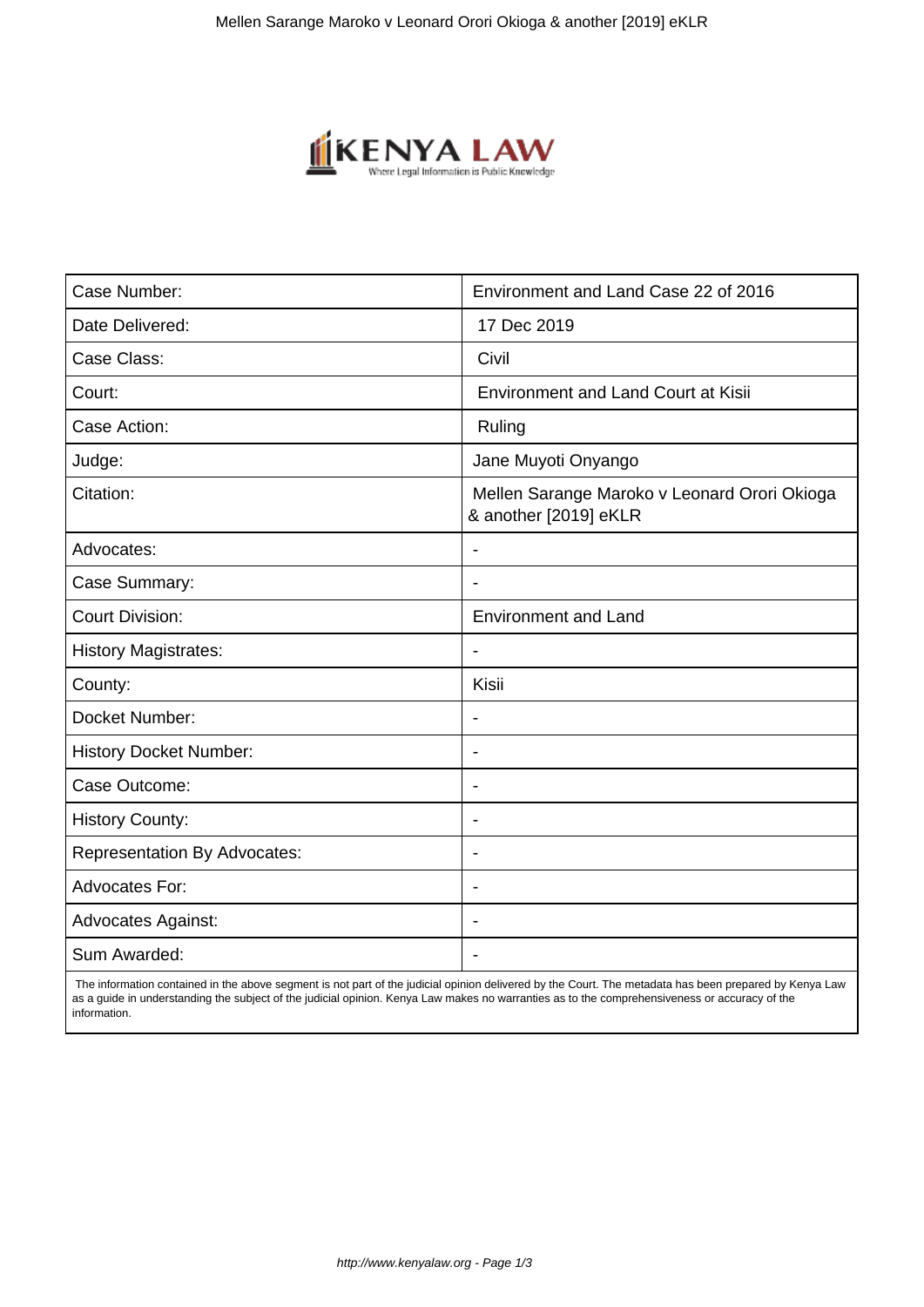## **REPUBLIC OF KENYA**

#### **IN THE ENVIRONMENT AND LAND COURT AT KISII**

### **E.L.C CASE NO. 22 OF 2016**

**MELLEN SARANGE MAROKO……………………….…….….PLAINTIFF**

**VERSUS**

**LEONARD ORORI OKIOGA…………………….….……1ST DEFENDANT**

**CHARLES OIRA OKORIGI………………………….……2ND DEFENDANT**

# **RULING**

1. The Plaintiff who is the Registered owner of Land parcel **L.R NO. EAST KITUTU/BONYAMONDO/ 11/1045** (the suit property) filed suit against the Defendants claiming that they had trespassed on his land. In his Plaint he prays that the Defendants be evicted from the suit property and that the Defendants be restrained from interfering with the suit property.

2. In their Defence and Counterclaim dated 31<sup>st</sup> March, 2016 the Defendants denies the Plaintiff's claim and avers that the Plaintiff is holding land parcel **No. EAST KITUTU/BONYAMONDO 11/ 1045** fraudulently and that he is therefore not entitled to protection thereof. In their Counterclaim the Defendants pray that the Plaintiff be evicted from the suit property.

3.By consent of the parties the court issued an order dated the 24<sup>th</sup> July, 2017 directing the Land Registrar and County Surveyor Nyamira County to visit he suit property for purposes of marking the boundaries and fixing beacons on Land parcels **Number EAST KITUTU/BONYAMONDO/ 648, 952** AND **1045.** They were further required to delineate the Land parcels on a sketch map and show if there are any encroachments by either party after which they were required to file their report in court within 90 days.

4. Pursuant to the said order, the Land Registrar and County Surveyor visited the suit property and the above-mentioned land parcels, took measurements and filed their report dated 2<sup>nd</sup> April, 2019. In the said report they observed that land parcels **L.R No EAST KITUTU/BONYAMONDO/ 11/1045** and **648** exist on the ground and are being utilized. The said parcels of land and their neighboring parcels of land have no permanent boundaries. They also observed that the Defendants have encroached on parcel **No 1045** and they have been plucking tea and cutting down trees on the Plaintiff's land. The report concludes that each of the parties should utilize the land according to the portion he bought.

5. Both the Plaintiff and the Defendants filed their comments on the report.

6. The Defendants faulted the Land Registrar and Count Surveyor for failing to use the Registry Index Map and instead using the mutation forms whose authenticity was said to be in doubt. They were of the view that the report failed to capture the nature and extent of their encroachment on parcel **No.1045**. Furthermore, it failed to capture the dates of creation of the various interests in land particularly the resultant sub-divisions of land parcel **No. EAST KITUTU/BONYAMONDO/11/952** and thereafter the creation of parcel **No. EAST KITUTU/BONYAMONDO/11/1045**. They submitted that the Land Registrar and County surveyor failed to inspect the original parcel of Land **No 648** which was later sub-divided into land parcel **No. 952** before it was further sub-divided into parcels **No. 873, 874**. In essence they were of the view that the report as presented could not conclusively resolve the dispute between the Plaintiff and the Defendants.

7. On the other hand, the Plaintiff was of the view that the report was accurate as it captured the nature and extent of encroachment by using her Registry index map as per the annexed sketch map. He submitted that the report ought to be adopted as judgment of the court.

8. Having considered the pleadings, the Nyamira County Surveyor's report and the rival comments on the report I am of the view that the dispute is not solely one concerning boundaries as it is necessary to understand the history of the land and how the